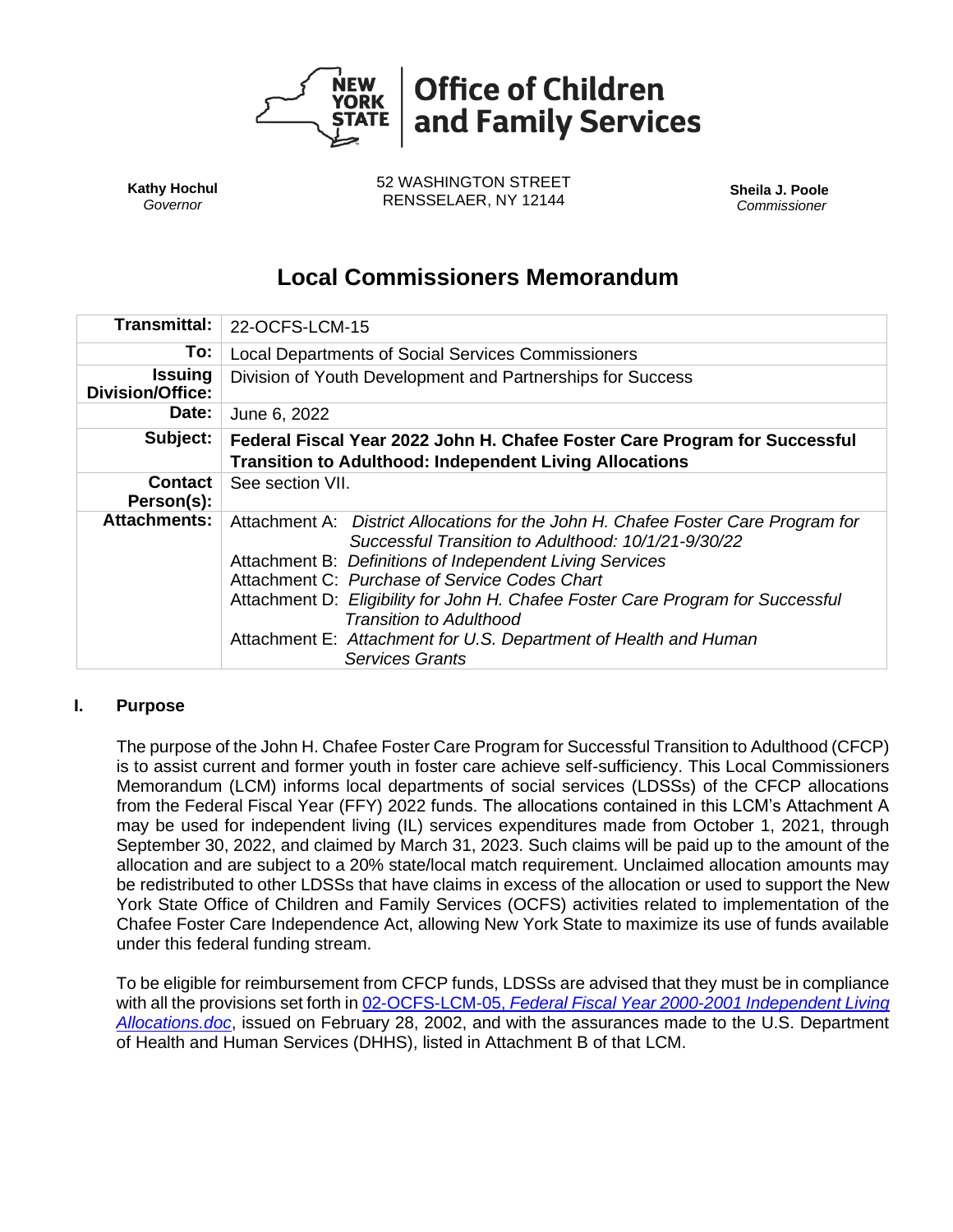### **II. Program Implications**

LDSSs are required to meet the IL services needs of eligible youth in OCFS custody placed in voluntary authorized agencies in the same manner and under the same criteria as youth in the custody of the commissioner of social services.

On September 29, 2014, President Barack Obama signed the Preventing Sex Trafficking and Strengthening Families Act [the Act] (P.L. 113-183) into law, which amended various provisions of Title IV-E of the Social Security Act. One of the primary purposes of the Act is to improve the safety, permanency, and well-being outcomes of children, youth, and young adults involved with the child welfare system. Section 111 of the Act, "Supporting Normalcy for Children in Foster Care," requires states to support normative experiences for children through the implementation of the reasonable and prudent parent standard. The standard allows for a foster parent or a designated employee of a child care facility to make parental decisions that maintain the health, safety, and best interests of the child as well as decisions about the child's participation in extracurricular, enrichment, cultural, and social activities that are age and developmentally appropriate, in a way that protects the child while allowing for normative experiences. For more information on normative experiences and the reasonable and prudent parent standard, see 15-OCFS-ADM-21, *[Supporting Normative Experiences for Children,](http://ocfs.ny.gov/main/policies/external/OCFS_2015/ADMs/15-OCFS-ADM-21%20%20Supporting%20Normative%20Experiences%20for%20Children,%20Youth,%20and%20Young%20Adults%20in%20Foster%20Care%20-%20Applying%20a%20Reasonable%20and%20Prudent%20Parent%20Standard.pdf)  Youth, and Young Adults in Foster Car*e: *[Applying a Reasonable and Prudent Parent Standard](http://ocfs.ny.gov/main/policies/external/OCFS_2015/ADMs/15-OCFS-ADM-21%20%20Supporting%20Normative%20Experiences%20for%20Children,%20Youth,%20and%20Young%20Adults%20in%20Foster%20Care%20-%20Applying%20a%20Reasonable%20and%20Prudent%20Parent%20Standard.pdf)*.

Normative experiences are age and developmentally appropriate activities and opportunities that promote the healthy cognitive, social, emotional, physical, and educational development of children, youth, and young adults, regardless of involvement in the child welfare system. Examples of normative experiences include participating in school clubs and sports, attending summer camp, sleeping overnight at a friend's house, dating, obtaining a driver's license, volunteering in the community, and working at a part-time job. Many of these activities have a cost associated with them. The rate received by a foster boarding home or congregate care facility is expected to cover costs for routine activity expenses, including routine activities that would qualify as normative experiences. However, costs of normative activities that are non-routine and can be tied to activities that would promote independent living, such as obtaining a driver's license, items needed for a part-time job, etc., may also be allowable expenses under the CFCP allocations as well as special payment under 18 NYCRR 427.3(c).

# **III. Allocation Methodology**

The FFY 2022 allocation for distribution to LDSSs represents 97% of the total FFY 2022 award of \$11,585,958 to New York State, resulting in an allocation to LDSSs of \$11,194,227. The remainder is being reserved by OCFS to support OCFS activities related to CFCP. OCFS activities include but are not limited to supporting youth attendance at the annual Foster Club All Star Internship, gathering data from recipients of Chafee pandemic funding, and providing direct financial assistance to youth who age out of foster care at 21 up to age 23.

The allocation methodology has two components: (1) potential IL population and (2) IL expenditures. Half of the available funds are allocated to LDSSs based on the LDSS's potential IL population. Potential IL population is defined as youth 14 to 21 years of age who were in foster care on September 30, 2021. Each LDSS is allocated an amount equal to its proportion of the potential IL eligible population in relation to the total statewide potential IL eligible population. The remaining half of the available funds are allocated to LDSSs based on the LDSS's proportion of the statewide IL expenditures. IL expenditures are defined by IL claims for the period of October 1, 2020, through September 30, 2021, received by March 31, 2022.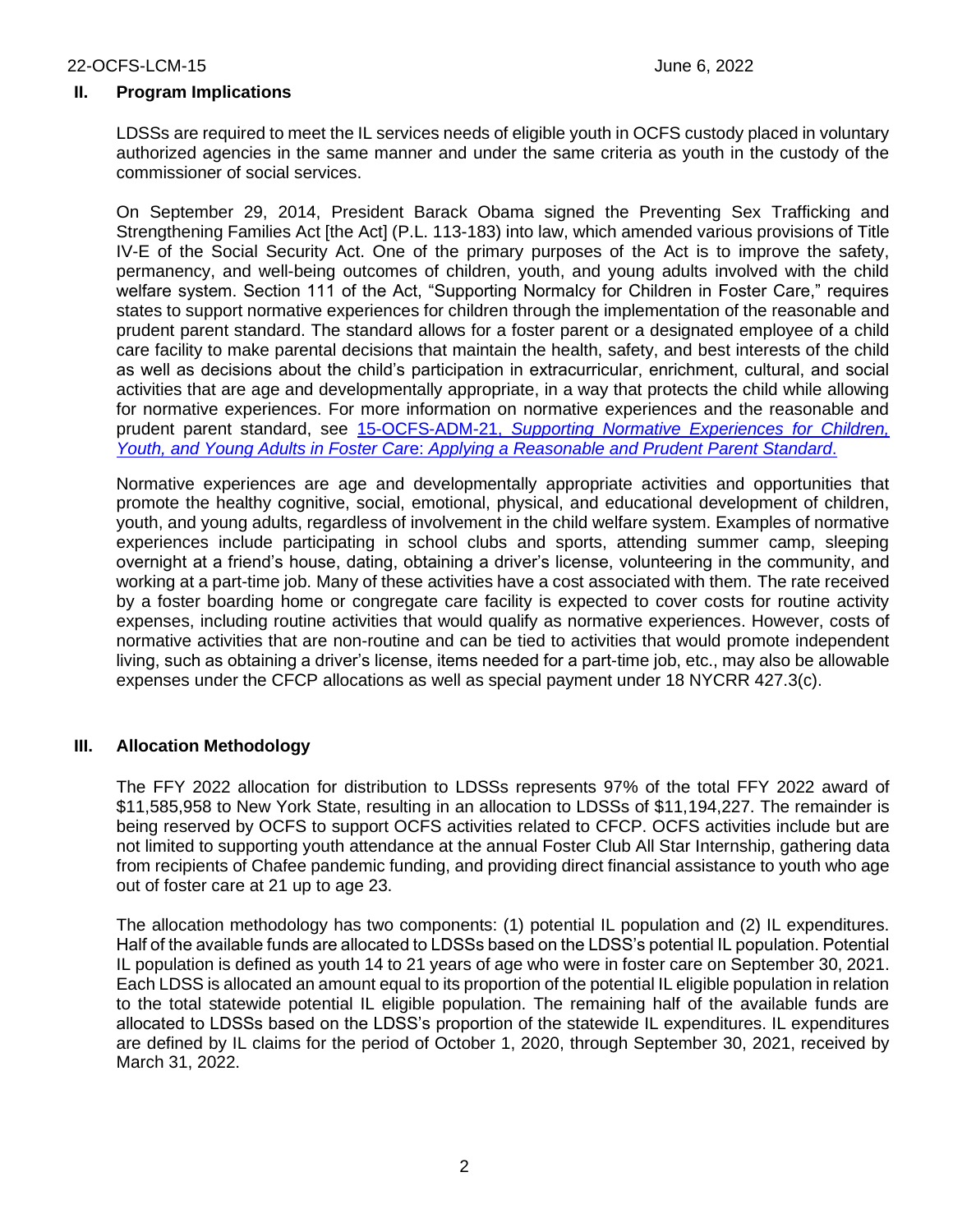These two parts are then added together to get each LDSS's FFY 2022 total CFCP allocation, which appears in Attachment A. This approach affords the greatest degree of stability to LDSSs across program years. It balances population size with intensity of programming.

Please note, OCFS reserves the right to base future allocation methodologies on historical expenditures or potential population only.

# **IV. Claiming**

In accordance with federal law, CFCP funds may be used to **supplement** but not supplant any other funds that are available for the same general purposes in the state, see 42 U.S.C. 677 (d). This means that LDSSs may not use CFCP funds to reduce the amount of other funds LDSSs have expended for these costs. Therefore, an LDSS may claim CFCP funds for expenditures for IL services that are directly provided to program recipients by the LDSS staff, provided that CFCP funds are supplementing but not supplanting other funds that may be available for such services. These services can be found in Attachment B and a purchase of service code chart in Attachment C.

Claims can be made based under the following circumstances:

- Youth in foster care can be eligible for IL services, which are intended to nurture healthy development, at age 14 or older and remain eligible up to their 21<sup>st</sup> birthday. Consistent with the positive youth development (PYD) framework, these services help youth: (1) achieve meaningful and permanent connections with a caring adult; (2) engage in developmentally appropriate activities necessary for healthy cognitive, social, and emotional growth; and (3) participate in experiential learning opportunities afforded to their peers in intact families. See Attachment B for a list of allowable services and conditions.
- Youth who have aged out of foster care at age 18, 19, or 20 can be provided IL services up to their 21st birthday, which are intended to complement the efforts of the youth to achieve selfsufficiency. The following services a youth may receive include but are not limited to financial, housing, counseling, employment, education, and other appropriate supports that prepare youth for the responsibilities of adulthood. See Attachment B for a list of allowable services and conditions based on age.
- Youth who have exited foster care to adoption or legal guardianship after turning 16 can be provided IL services up to their 21st birthday, which are intended to complement the efforts of the youth to achieve self-sufficiency. The following services a youth may receive include but are not limited to financial, housing, counseling, employment, education, and other appropriate supports that prepare youth for the responsibilities of adulthood. See Attachment B for a list of allowable services and conditions.
- Youth who were in foster care at age 14 or older and have exited foster care for reasons other than adoption, legal guardianship, or aging out of foster care (e.g., reunification) can be provided IL services, which are intended to complement the efforts of youth to achieve selfsufficiency, up to their  $21^{st}$  birthday. The following services a youth may receive include but are not limited to financial, housing, counseling, employment, education, and other appropriate supports that prepare youth for the responsibilities of adulthood. See Attachment B for a list of allowable services and conditions.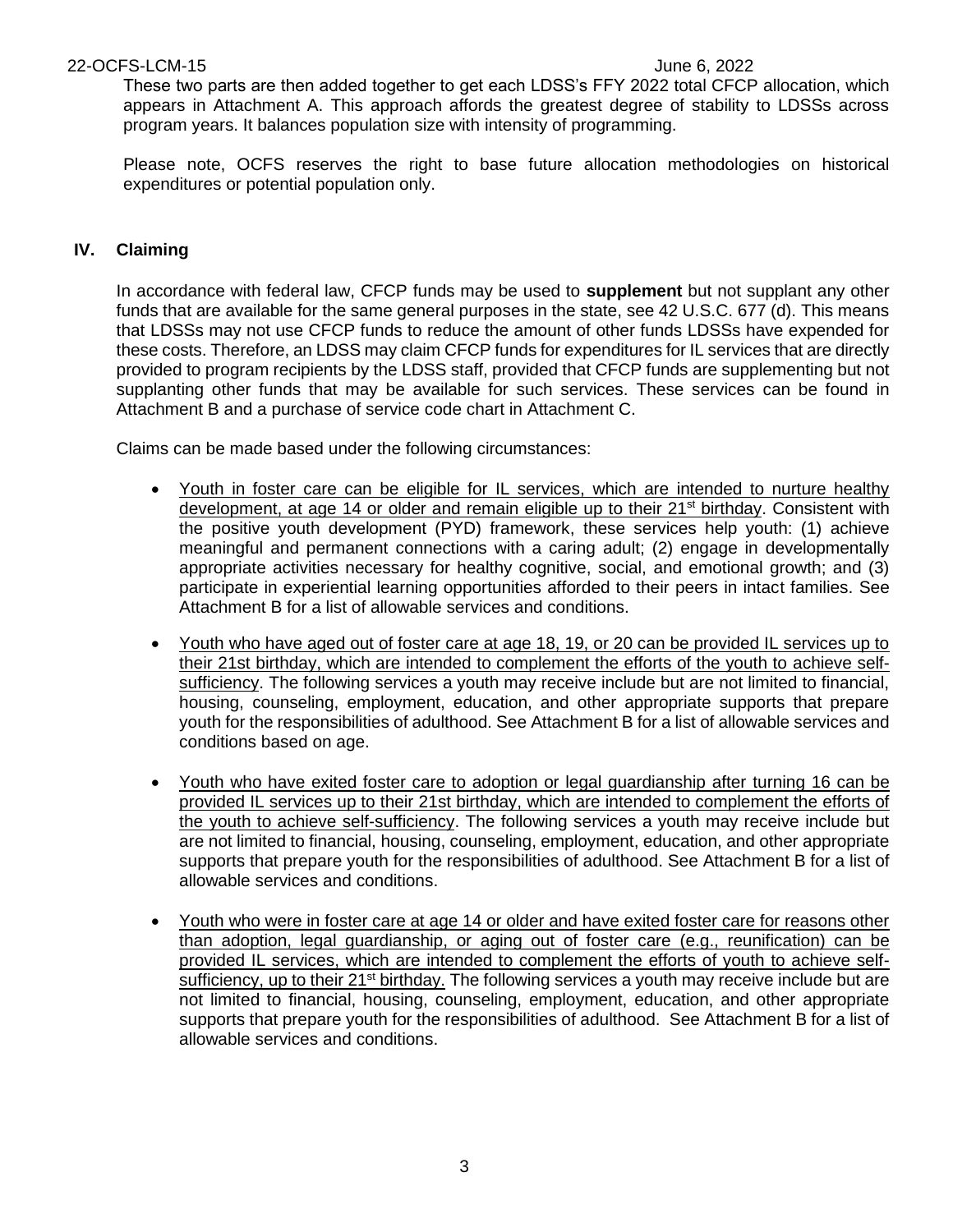• Youth who aged out of foster care at age 21 can be provided IL services up to their 23<sup>rd</sup> birthday, which are intended to complement the efforts of the youth to maintain self-sufficiency. Any cost for this cohort that exceeds the allocation will be 100% local share, as state funding is not available.

# **Claiming for Youth Under Age 21**

CFCP expenditures for youth under age 21 are claimed on the Schedule RF-4, *Independent Living Program for Foster Care Children* (LDSS-3871). Refer to the *Fiscal Reference Manual*, [Volume 2,](http://otda.state.nyenet/bfdm/finance/FRM_Vol2_Manual.asp)  [Chapter 3,](http://otda.state.nyenet/bfdm/finance/FRM_Vol2_Manual.asp) for instructions on completing the RF-4 claim. The *Fiscal Reference Manual* is available on the New York State Office of Temporary and Disability Assistance (OTDA) intranet site at [http://otda.state.nyenet/bfdm/finance.](http://otda.state.nyenet/bfdm/finance)

CFCP funds are available to provide reimbursement of 80% of an LDSS's expenditures, up to the amount of the allocation. LDSS's may meet the 20% match for expenditures claimed under the CFCP by use of in-kind and donated funds as described in [00-OCFS-LCM-](http://ocfs.state.nyenet/policies/external/OCFS_2000/LCMs/00-OCFS-LCM-32%20Federal%20Fiscal%20Year%201999-2000%20Independent%20Living%20Allocations.pdf)*3*2, *Federal Fiscal Year 1999-2000 Independent Living Allocations*. The 20% match for expenditures claimed under the CFCP is eligible for 62% state reimbursement for any youth under age 21, subject to child welfare threshold requirements and performance or outcome-based provisions.

Any claim for IL services for youth under the age of 21 that exceeds an LDSS's CFCP allocation is subject to state child welfare reimbursement, provided that the LDSS meets threshold requirements and performance or outcome-based provisions and will be settled with the annual child welfare settlement. Therefore, it is important that LDSSs submit all claims for the FFY 2022 CFCP funds. Any donated funds or in-kind services that are claimed are subject to special rules. Refer to section V of 02- OCFS-LCM-05, *Federal Fiscal Year 2000-2001 Independent Living Allocations,* and to 02-OCFS-LCM-20*, Donated Funds, Child Welfare/ Finance.*

Claims can be made for eligible CFCP expenses from October 1, 2021, to September 30, 2022, with a final accept date of March 31, 2023.

# **Claiming for Youth Over the Age of 21:**

Claims for youth aged 21 through 23 will be claimed on the RF17 special project.

Expenditures for youth over the age of 21 should be claimed through the RF17 claim package for special project claiming. These costs are first identified on the RF2A claim package as F17 functional costs and reported in the F17 column on the LDSS-923, *Cost Allocation Schedule of Payments Administrative Expenses Other Than Salaries*, and the LDSS-2347, Schedule D, *DSS Administrative Expenses Allocation and Distribution by Function and Program*. After final accepting the RF2A claim package, the individual project costs are then reported under the project label "Chafee Over 21 FFY 22" on the LDSS-4975A, *RF17 Worksheet, Distribution of Allocated Costs to Other Reimbursable Programs*.

Non-salary administrative costs are reported with the appropriate object of expense(s) on the LDSS-923B, Summary-Administrative (page 1), *Schedule of Payments for Expenses Other Than Salaries for Other Reimbursable Programs*. Program costs should be reported as object of expense 37 - Special

Project Program Expense on the LDSS-923B, Summary - Program (page 2), *Schedule of Payments for Expenses Other Than Salaries for Other Reimbursable Programs.* 

Total project costs should be reported on the LDSS-4975, *Monthly Statement of Special Project Claims Federal and State Aid* (RF-17), as 100% federal share. For each local department of social services ( LDSS), the expenditures reported for Chafee Over 21 FFY 22 will be reimbursed up to the amount of the district's allocation. Further instructions for completing the time studies, the LDSS-923 and Schedule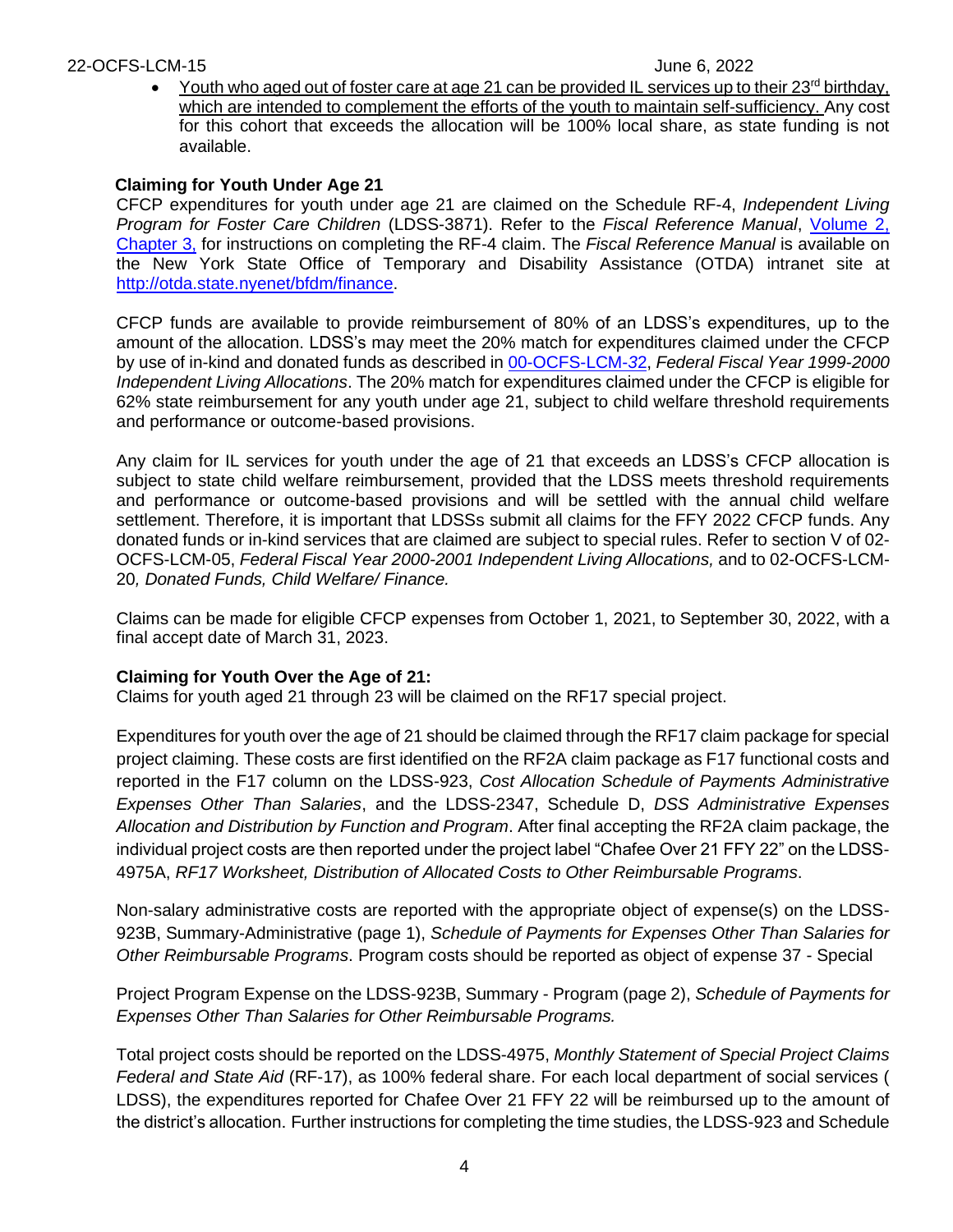#### 22-OCFS-LCM-15 June 6, 2022

D, and the RF17 claim package are found in chapters 4, 7, and 18, respectively, of the *Fiscal Reference Manual* (FRM), Volume 3. The FRM is available online at [http://otda.state.nyenet/bfdm/finance/.](https://gcc02.safelinks.protection.outlook.com/?url=http%3A%2F%2Fotda.state.nyenet%2Fbfdm%2Ffinance%2F&data=04%7C01%7CJames.Sutton%40ocfs.ny.gov%7C1b023a3e498e4785550f08d9df643582%7Cf46cb8ea79004d108ceb80e8c1c81ee7%7C0%7C0%7C637786443746399822%7CUnknown%7CTWFpbGZsb3d8eyJWIjoiMC4wLjAwMDAiLCJQIjoiV2luMzIiLCJBTiI6Ik1haWwiLCJXVCI6Mn0%3D%7C3000&sdata=5vs5j7wDyZv1YnkgWrZMhWehSsfq%2FvREsoddVVy7nK8%3D&reserved=0)

These claims are not eligible for child welfare funding so any overclaim will be 100% local share. Any available federal Chafee allocation after the final accept date will be applied to the county RF4 claims. CFCP funds are available to provide reimbursement of 80% of an LDSS's expenditures, up to the amount of the allocation. LDSSs may meet the 20% match for expenditures claimed under the CFCP by use of in-kind and donated funds as described in [00-OCFS-LCM-](http://ocfs.state.nyenet/policies/external/OCFS_2000/LCMs/00-OCFS-LCM-32%20Federal%20Fiscal%20Year%201999-2000%20Independent%20Living%20Allocations.pdf)*3*2, *Federal Fiscal Year 1999-2000 Independent Living Allocations*.

Claims can be made for eligible CFCP expenses from October 1, 2021, to September 30, 2022, with a final accept date of March 31, 2023.

For further guidance on eligibility please see Attachment D.

# **V. Direct Charges**

LDSSs' administration costs related to IL cases are considered regular foster care administration (Title IV-E or Non-Title IV-E eligible). Therefore, these costs should not be reported on the Schedule RF-4.

An LDSS's spending for IL services is accounted for outside of the LDSS's claim for IL services (academic support services, vocational training, IL skills, and/or aftercare services) that are directly provided by the LDSS staff to program recipients. These expenditures should be claimed on Schedule D, *DSS Administrative Expenses Allocation and Distribution by Function and Program*, as an F30 function. From the F30 function, the LDSS should report these expenditures in the proper category of service on the Schedule RF-4.

# **VI. Additional Information**

Section 477(b)(3)(A) of the Social Security Act requires states to certify that they will provide assistance and federally funded CFCP services to youth who have aged out of foster care and have not attained 21 years of age (see also 42 U.S.C. § 677(b)(3)(A)). Therefore, if a youth meeting the criteria above (i.e., has aged out of foster care and has not yet attained 21 years of age) moves from the state in which the youth aged out of foster care to another state, the youth is eligible for IL services in the new state. If a youth meets this eligibility criteria, IL services must be paid for by the LDSS where the youth resides. The LDSS must treat the youth as it would any other youth who is eligible to receive CFCP services in New York State.

Additional information can be found at: *Health and Human Services Child Welfare Policy Manual, Chapter 3 - Independent Living.* [https://www.acf.hhs.gov/cwpm/public\\_html/programs/cb/laws\\_policies/laws/cwpm/policy.jsp?idFlag=3](https://www.acf.hhs.gov/cwpm/public_html/programs/cb/laws_policies/laws/cwpm/policy.jsp?idFlag=3)

# **VII. Contact Names**

General questions about IL services should be directed to your OCFS regional office:

- BRO Amanda Darling (716) 847-3145, Amanda.Darling@ocfs.nv.gov
- RRO Christopher Bruno (585) 238-8549, [Christopher.Bruno@ocfs.ny.gov](mailto:Christopher.Bruno@ocfs.ny.gov)